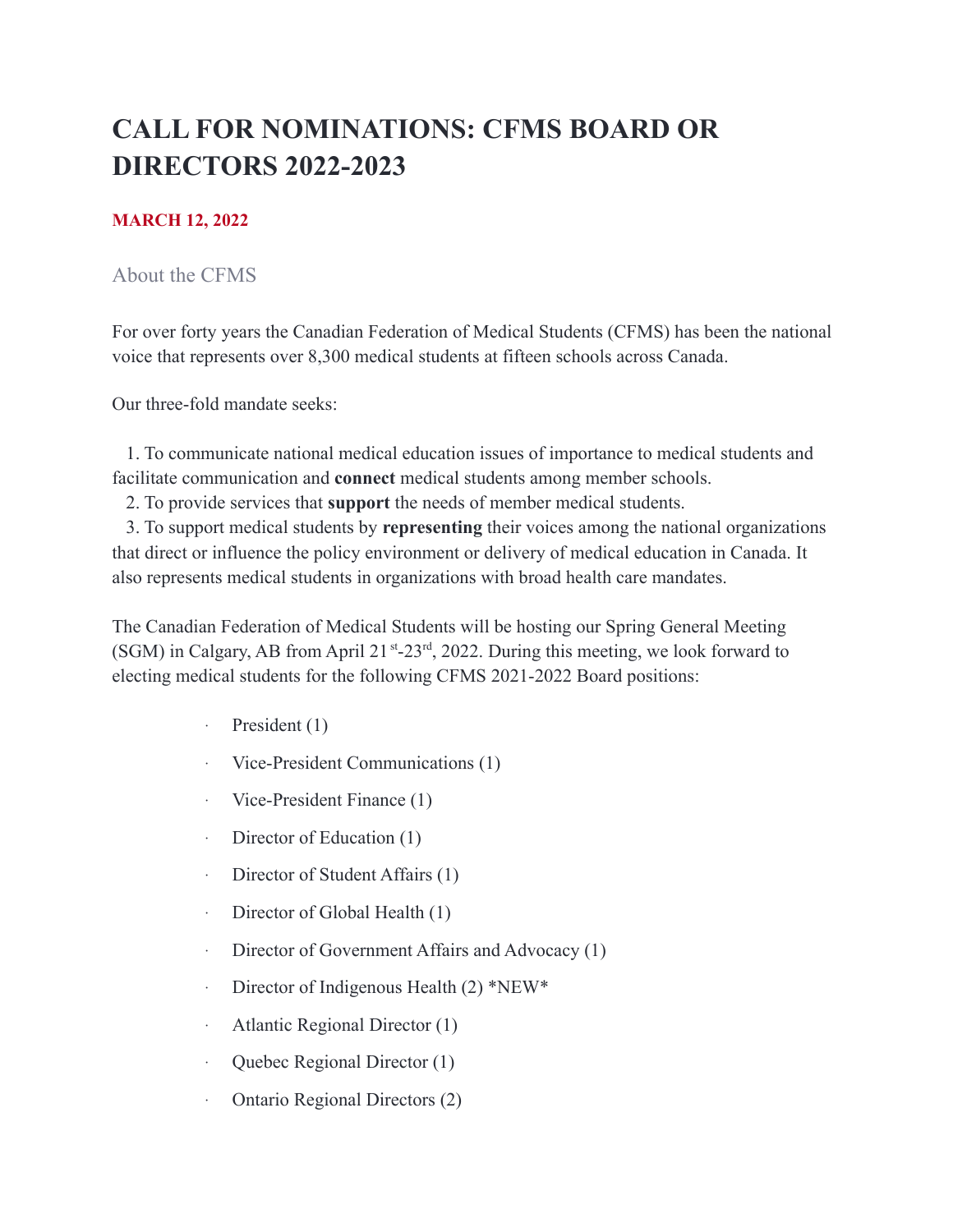· Western Regional Directors (2)

# Nomination Process

#### Requirements:

Interested individuals must complete [this online form](https://form.jotform.com/90487728198272) which asks for the following information:

- · Name and email address
- · A photo
- · A brief bio/ letter of intent (no more than 250 words)
- · A condensed CV (no more than 2 pages)

Nominations for all CFMS 2022-2023 Executive Board positions must be received no later than **Wednesday, April 13, 2022,** at **2200 EST.** Nominations will close strictly at this time.

Nominations Process:

The CFMS recognizes three separate elections per year:

- 1. Election of the President
- 2. Election of the Vice-Presidents and Portfolio Directors
- 3. Election of the Regional Directors

Please note, individuals are permitted to run for up to one position in each of the above three elections. For example, an individual may submit nominations for President, Vice-President Communications, and Western Regional Director at the same time. The election categories will be elected in the order that they are listed above, starting with President and ending with the Regional Directors. Should an individual be elected to a position, their nominations for subsequent positions will automatically be withdrawn. Individuals interested in running for multiple positions must complete the online form for all positions **no later than 2200 EST on Wednesday, April 13, 2022.**

Promptly following the close of nominations, the General Assembly will have access to the candidates' letter of intent and CV. Candidates running for secondary positions in subsequent categories may choose to keep secondary nominations private until results are completed for the most senior elections – at which time if they are unsuccessful and would still like to run for other positions they have submitted a nomination for, the nomination can be uploaded to the website and shared publicly.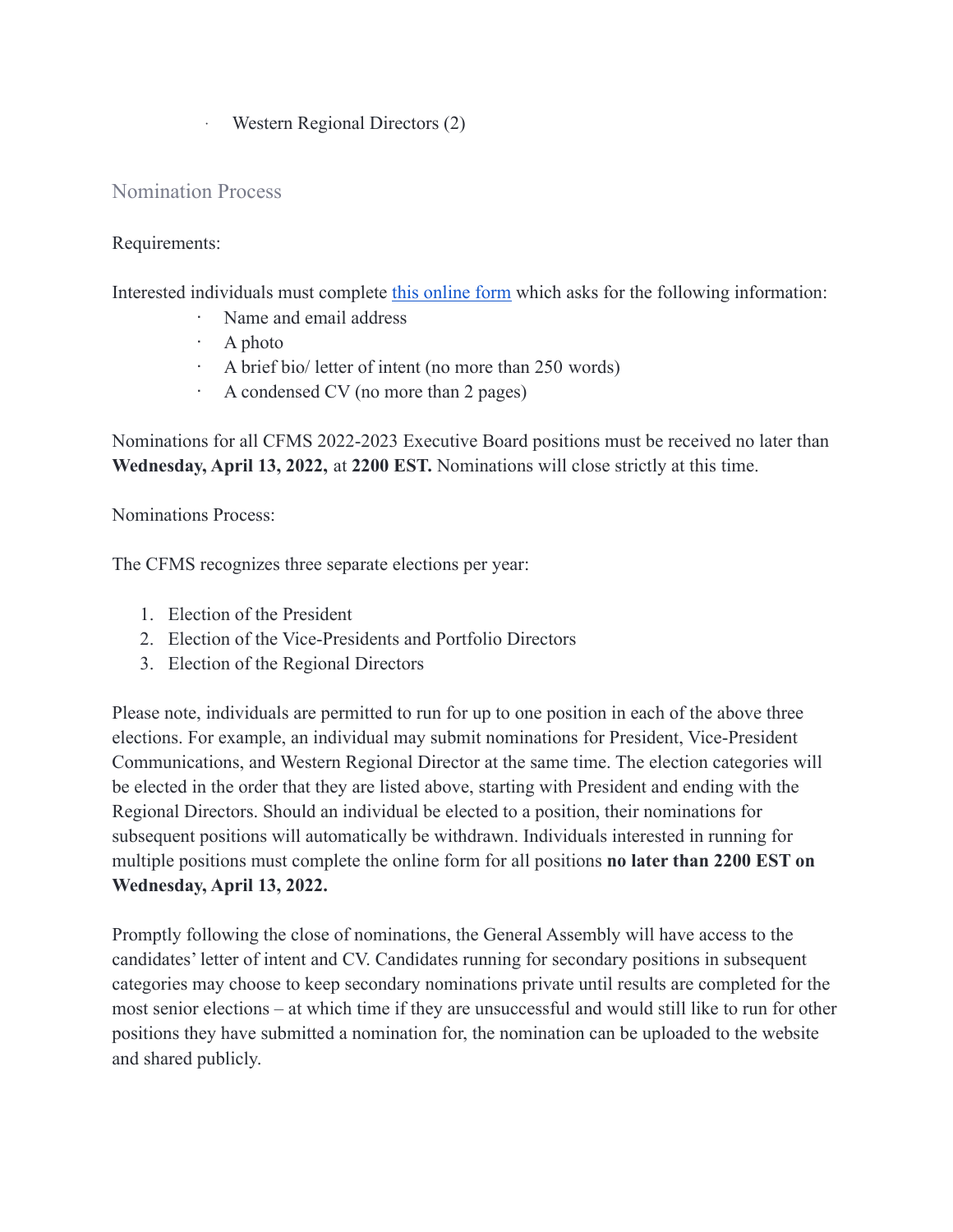Who can run?

As per the CFMS By-laws, "Only individual medical student members and individual members-at-large who have attained the age of eighteen years, are in good standing with the Federation and the federal government as per the Act, and have the capacity to contract shall be eligible for election to the Board of Directors".

While previous experience with the workings of the CFMS is strongly encouraged, it is not required. Applicants are encouraged to reach out to individuals in the position they are running for, or others that may help you gain further insight into the role and responsibilities. Applicants are also encouraged to read the Terms of Reference for positions they are running for. **Please note**: there have been many changes in the organization this past year, and while we are working to update our Terms of References it is advised to also seek insight from position holders for the most accurate depiction of the roles at this time. Applicants are not permitted to campaign through advertisements of social media.

The CFMS is committed to furthering equity, diversity, and inclusion at all levels of the organization. It is critical that we have leadership that reflects the diversity of the medical profession and the communities we serve. We encourage nominations from candidates of all backgrounds and experiences, particularly those who have been historically underrepresented in medicine such as women, 2SLGBTQ2IA, Indigenous Peoples, Persons with Disabilities, visible minorities/racialized groups, and other underrepresented groups.

The work being done to further equity, diversity, and inclusion is the responsibility of all members of the CFMS Executive Board and has been integrated into each position's Terms of Reference and organization **[By-Laws](https://cfms.org/files/internal-policy-bylaws/CFMS%20By-laws%20Changes%20for%20AGM.pdf)** to highlight this.

All applicants should review the **[CFMS Code of Conduct](https://docs.google.com/document/d/19ppfrfoaxu9KI0A5awi9JQXygAaIn5xb/edit)** prior to submitting a nomination, to ensure you are comfortable with the expectations of a CFMS Executive Board.

To encourage transparency and program buy-in for board duties given the significant time commitment, medical students who are interested in running for the CFMS Executive Board should consider discussing the opportunity with their medical program before they run.

For planning purposes, please note, in addition to attending AGM 2022, SGM 2023 and AGM 2023, the CFMS Executive Board attends a 2 day Summer Board Meeting, 3 day Fall Board Meeting, 2 day Winter Board Meeting and another 2 day Summer Board Meeting.

# Election Process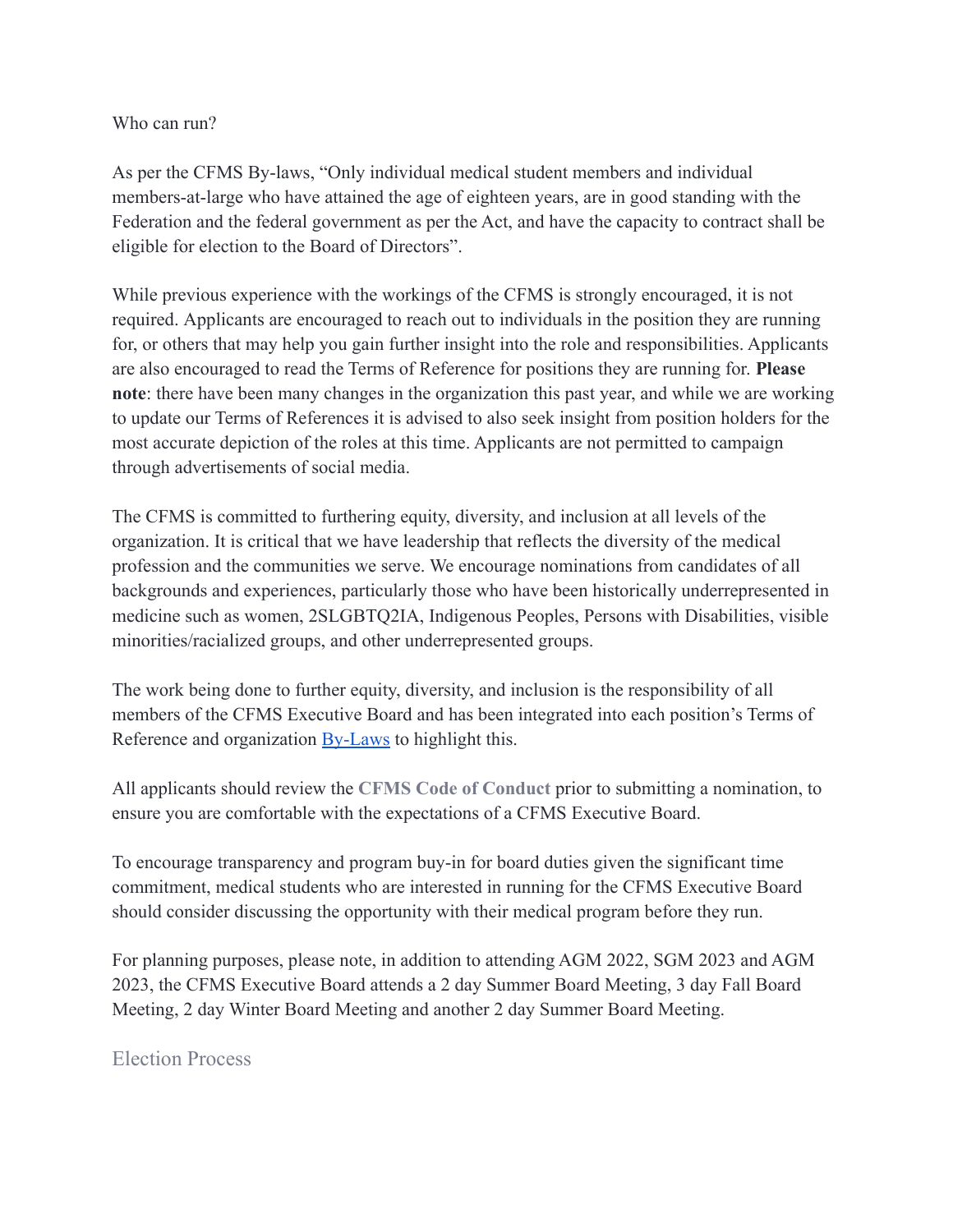The elections will take place at the CFMS Spring General Meeting (SGM) Calgary, AB, which runs from April 21st-23rd, 2022. Presidential elections will be held on the afternoon of Friday, April 22nd, 2022 with the elections of the Vice Presidents and Portfolio Directors on the morning of Saturday, April 23<sup>rd</sup>, 2022 and elections of the Regional Directors on the afternoon of Saturday, April 23rd, 2022.

Votes will be cast by medical student society representatives and members of the CFMS Board of Directors, as detailed in the [CFMS By-laws.](https://cfms.org/files/internal-policy-bylaws/CFMS%20By-laws%20Changes%20for%20AGM.pdf) All CFMS elections will be conducted in accordance with the [CFMS By-laws](https://cfms.org/files/internal-policy-bylaws/CFMS%20By-laws%20Changes%20for%20AGM.pdf) and CFMS Elections [Policy Document](https://docs.google.com/document/d/1Iu9FbRP5eLfT_EYgmEif35Fe7Q8AyuM7zAUuBV-xFg4/edit?usp=sharing) in a manner that maintains the highest level of process integrity.

# Speeches:

All candidates will be expected to deliver a short speech. Speeches will be delivered live either in person or by proxy (read by Past President or a designated member of the students' medical society) if the student is unable to attend.

- For Presidential candidates, speeches must be no more than five (5) minutes, followed by a ten (10) minute question period.
- For Director and VP candidates, speeches must be no more than three (3) minutes, followed by a three (3) minute question period.

Question periods will be facilitated by the Chief Returning Officer. If a candidate is not able to attend in person, they will be voice-called into the meeting to answer questions after the proxy has read the speech on their behalf. Please note that video-recorded or webcast speeches are not permitted. Designated time constraints will be enforced by the Chief Returning Officer.

Candidates must notify pastpresident@cfms.org by April 14th, 2022 if they wish to deliver a speech by proxy.

# Term Details

Newly elected board directors, including the Regional Directors, Portfolio Directors, Vice Presidents, and President, elected at SGM 2022, will officially commence their roles at the conclusion of the CFMS AGM 2022 in the fall. The time period between SGM 2022 and AGM 2022 is designated as transition time for the new board members to learn their roles and prepare for their term. Each position is for a one-year term.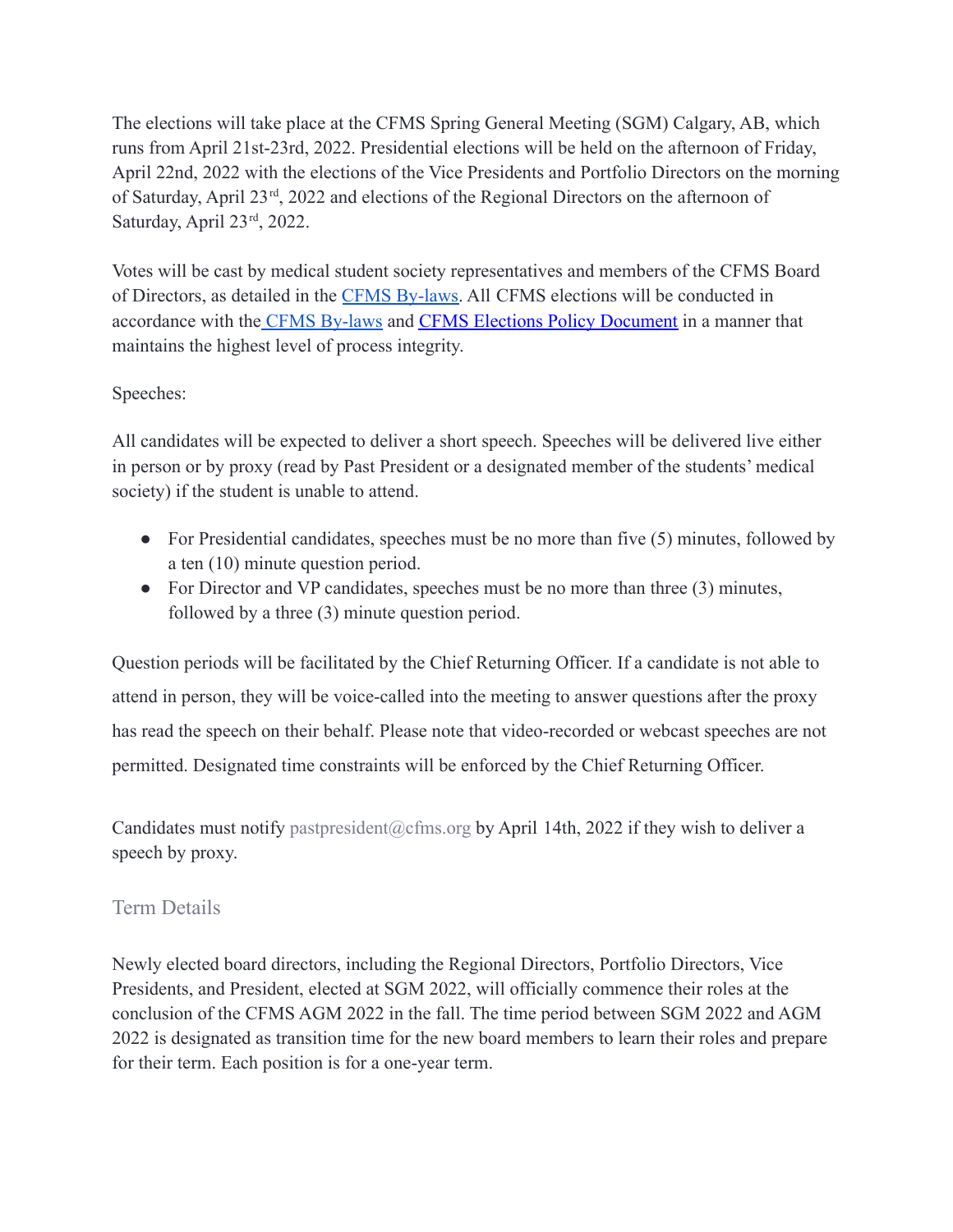Please refer to the executive reports (to be posted by 1 week prior to the SGM), Terms of Reference and the by-laws for further information on each position. A brief description of each position can also be found below. For questions, please contact CFMS Past-President and Chief Returning Officer, Stephanie Smith at pastpresident@cfms.org.

Please consult the attached document for descriptions of the available positions. We sincerely encourage you to consider applying for these positions. This is an excellent opportunity to get involved, make a difference, and be an integral part of an effective and reputable student organization.

# Available positions

# **President**

The President is responsible for setting the strategic direction of the CFMS. Most Presidents have had experience on the CFMS board and should have detailed knowledge of all policy and activities of the organization. In addition to setting the priorities of the organization, the President acts as the primary contact on important issues for students and external organizations. The President attends many external meetings as the representative of Canadian medical students and will often travel an average of two weekends a month for the duration of the one-year term. Major commitments include CFMS representative and liaison with the Association of Faculties of Medicine (AFMC), Canadian Medical Association (CMA), Canadian Residency Matching System (CaRMS), Physician Resource Planning Advisory Committee (PRPAC), Resident Doctors of Canada (RDoC) and a multitude of task forces and subcommittees. The President will often be asked to present at different meetings and speak with the media about issues affecting medical students. The President is also heavily involved in all activities of the **board** and works with other **board members** to ensure that the priorities of the organization are achieved. Time on email (internal and external) can exceed 2 hours per day during busy periods. Agendas and planning for executive meetings and teleconferences as well as the three meetings of the CFMS board also fall under this position. Presidential responsibilities also include liaising with the **General Manager** on a regular basis and ensuring that the infrastructure of the organization is in good order. Following the end of their term, the president assumes the official role of past-president for a one-year term. Please learn more about the role by reviewing the [President](https://drive.google.com/file/d/1pfKt1qc1j4qVekblA87KVeOaCy5iR20t/view?usp=sharing) [Terms of Reference](https://drive.google.com/file/d/1pfKt1qc1j4qVekblA87KVeOaCy5iR20t/view?usp=sharing). To reach out to our current President, Santanna Hernandez, please email president@cfms.org.

# **Vice-President Communications**

The Vice-President Communications (VP Comms) is responsible for internal and external communication, including strategy and policy, the website, and the publications of the CFMS.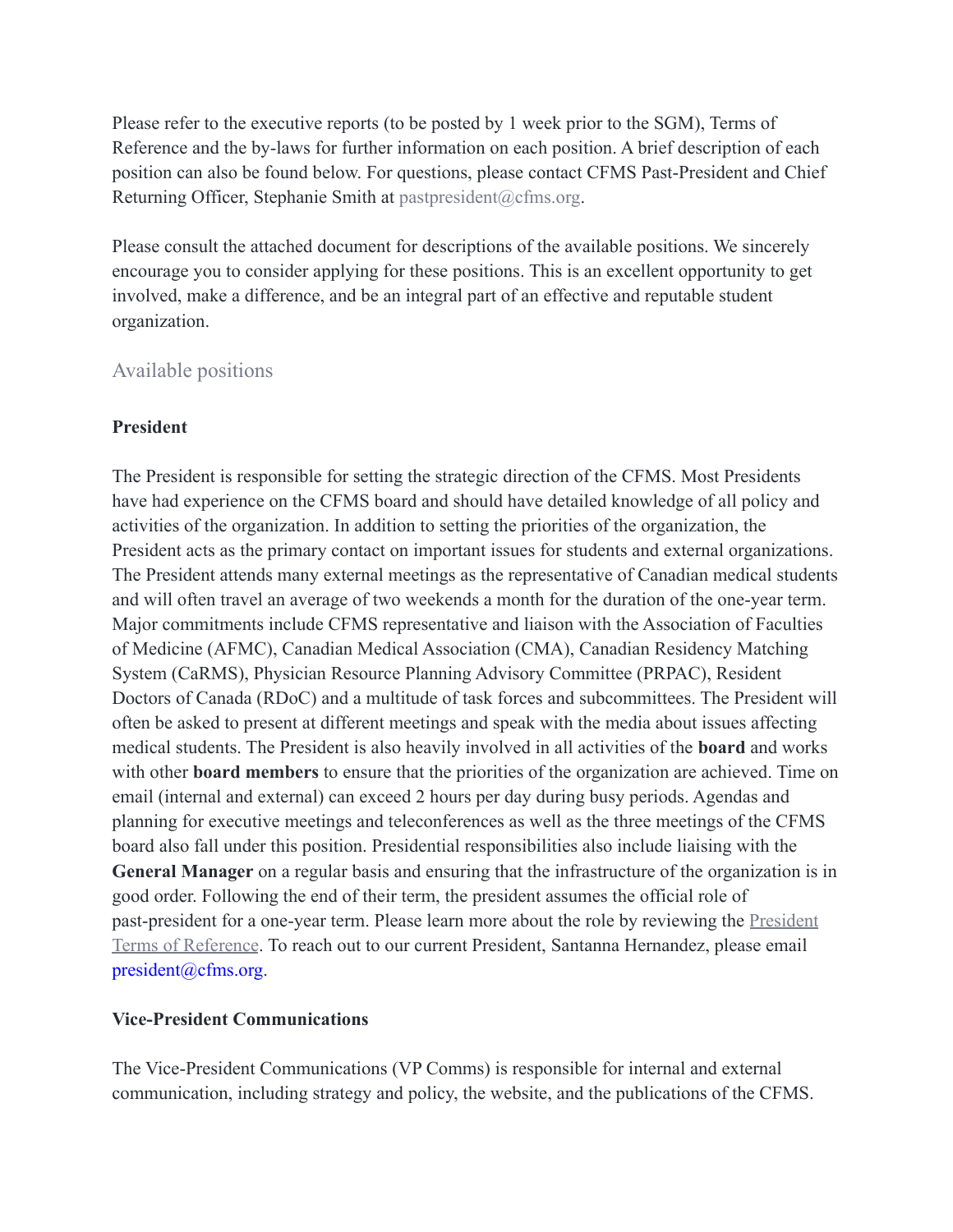The VP Comms actively moderates the representative email listserv and other servers. They are responsible for maintaining regular contact with individual CFMS representatives and the medical societies. The VP Comms is responsible for some communication with external organizations and should be familiar with the exercise of writing a press release and circulating information in the media. The VP Comms works with the General Manager to facilitate partnerships with other organizations. The VP Comms works closely with the Communications Coordinators for each portfolio to facilitate consistent branding and messaging of content. The position involves close collaboration with the Information Technology staff and facilitates updates to the website. The VP Comms has overall responsibility for the web presence of the CFMS, including ensuring that all content on the website, social media, and in the CFMS Monthly is up-to-date and reflective of the overall CFMS communications strategy. Please learn more about the role by reviewing the [VP Communications](https://drive.google.com/file/d/1t9KmjrMlEIWRM5McmAByS12ot2YTQ-gj/view) Terms of Reference. To reach out to our current VP Communications, Danielle Judd, please email communications@cfms.org.

#### **Vice-President Finance**

The Vice-President Finance has overall fiscal management responsibility for the CFMS and must have an intricate understanding of the breadth of activities of the CFMS in order to advise the Board and General Assembly on budgeting and work-planning. They are responsible for managing the CFMS bank accounts, investments, expenses, revenue, and payroll. The VP Finance must maintain at least weekly contact with the General Manager and President. The VP Finance is responsible for long-term strategic planning together with the President. They actively work to broaden the financial resource base of the CFMS by seeking alternative sources of revenue through grants, advertising, donations and sponsorship. They are responsible for the development of policy relating to finances. The VP Finance is expected to have a detailed understanding of accounting principles and documentation. They should be comfortable using electronic booking software and spreadsheets. Please learn more about the role by reviewing the [VP Finance Terms of Reference.](https://drive.google.com/file/d/11q5f2LA_MBX4aeca9_Qxzv6Dj2VFd8C2/view?usp=sharing) To reach out to our current VP Finance, Edgar Akuffo Addo, please email finance@cfms.org.

#### **Director Education**

The Director Education (Dir. Ed) represents all Canadian medical students to various national medical organizations including various committees of the Association of Faculties of Medicine of Canada (AFMC), the Canadian Resident Matching Service (CaRMS), the Medical Council of Canada (MCC) and the Royal College of Physicians and Surgeons of Canada (RCPSC). The Dir. Ed may also represent students on various working groups and task forces established internally by the CFMS or external organizations for short-term medical education projects. The Dir. Ed collaborates with VP Educations and VP Academics on best practices and bridges our member schools on matters related to medical education. The Dir. Ed works on initiatives related to the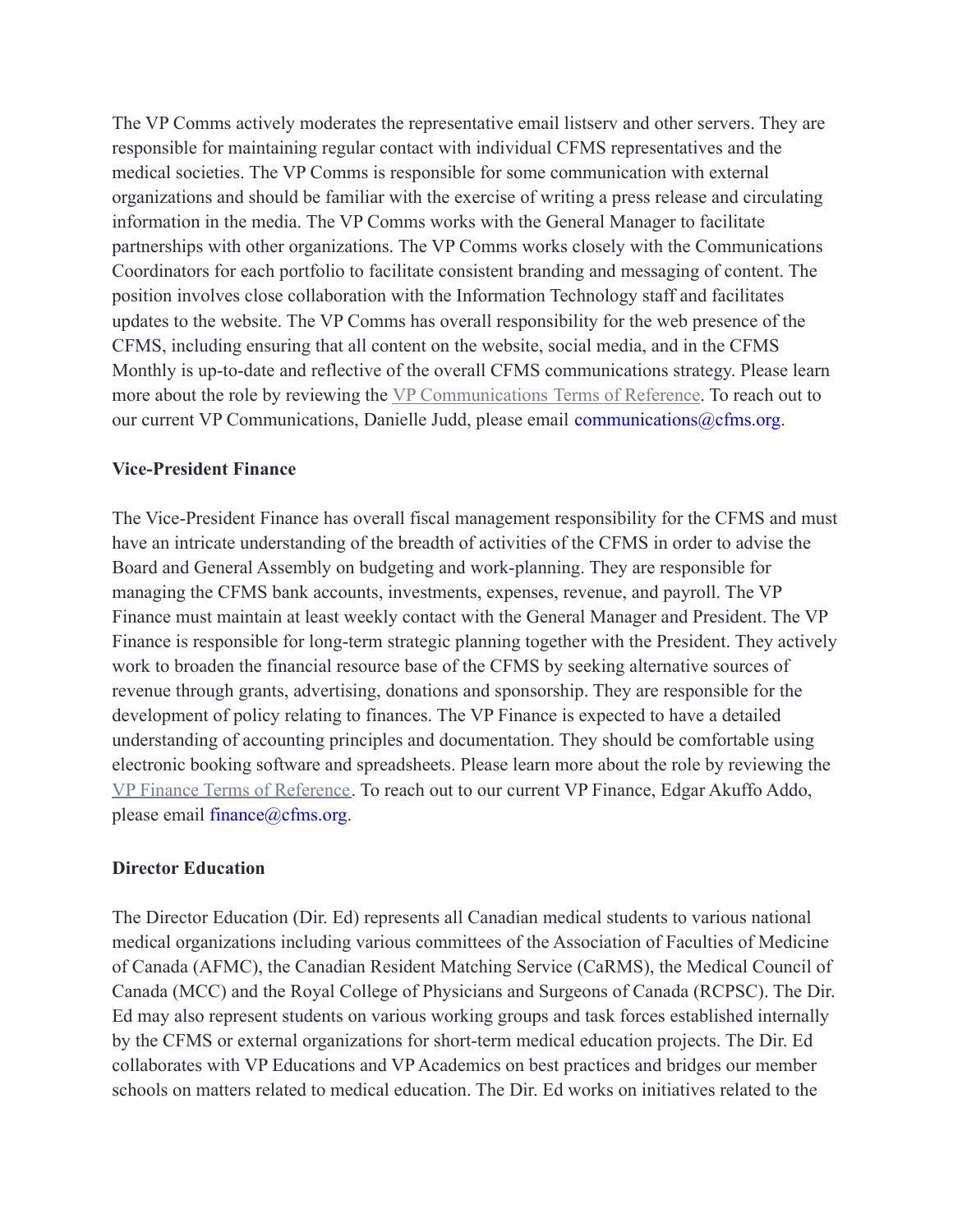AFMC Student Portal, the Medical Student Performance Record review, Canadian medical school accreditation, medical education advocacy efforts, interprofessional education, global health education, CFMS Transition to Residency/Match Book Guide and supporting Unmatched Medical Students. Please learn more about the role by reviewing the [Director Education Terms](https://drive.google.com/open?id=1eKn5p9awKHqtGPTNN_ZVhlsE5LiHjzxA) [of Reference.](https://drive.google.com/open?id=1eKn5p9awKHqtGPTNN_ZVhlsE5LiHjzxA) To reach out to our current Interim Director of Education, Victoria Turnbull, please email education@cfms.org.

#### **Director of Government Affairs**

The Director Government Affairs (Dir. GA) has a variety of duties related to leading and coordinating the CFMS's local, provincial, and national political advocacy efforts. More specifically, the Dir. GA oversees and helps facilitate the CFMS Government Affairs and Advocacy Committee, the Committee on Health Policy, the Day of Action Topic Selection and Research Committees and the Rapid Response Team, alongside the respective leads/National Officers. The Dir. GA also leads the CFMS National Day of Action in Ottawa. The Dir. GA is responsible for encouraging and facilitating local advocacy efforts at member schools. Occasionally, the Dir. GA will also represent the CFMS to various external committees and organizations as deemed necessary by the president and executive. Please learn more about the role by reviewing the [Director Government Affairs](https://drive.google.com/file/d/1EpSAMTC5spd7ykKWDrX-fAZoPCjJgBrx/view?usp=sharing) Terms of Reference. To reach out to our current Director of Govt Affairs, Montana Hackett, please email govtaffairs@cfms.org.

#### **Director Student Affairs**

The Director Student Affairs (Dir. SA) takes responsibility for overseeing the CFMS Student Wellness portfolio and for coordinating the CFMS member benefits and services. This position collaborates with the National Wellness Officer, National Services Officer, Wellness Representatives, and Local Representatives, as well as with various external partners. The Dir. SA helps to oversee the projects of the National Wellness Officer and Wellness Committee, participates in Wellness Committee meetings, and serves as a coordinator and representative for other CFMS wellness projects and activities. The Dir. SA also serves as the CFMS representative on the AFMC Student Affairs committee and the Resident Doctors of Canada Resiliency Curriculum Working Group. Other major responsibilities of the role include developing and maintaining partnerships that will provide services and benefits to student members, administering and overseeing internally created member services, promoting member benefits, and working with the VP Finance on sponsorship relationships and benefits, including the oversight of the CFMS Leadership Awards. The Dir. SA will also be expected to play an integral role in the development and maintenance of web-based services. Please learn more about the role by reviewing the [Director Student Affairs Terms of](https://drive.google.com/open?id=1utcD6OgfUArpJ3QgCnS2WFmo8N2nKruz) Reference. To reach out to our current Director of Student Affairs, Alex Young Soo Lee, please email studentaffairs@cfms.org.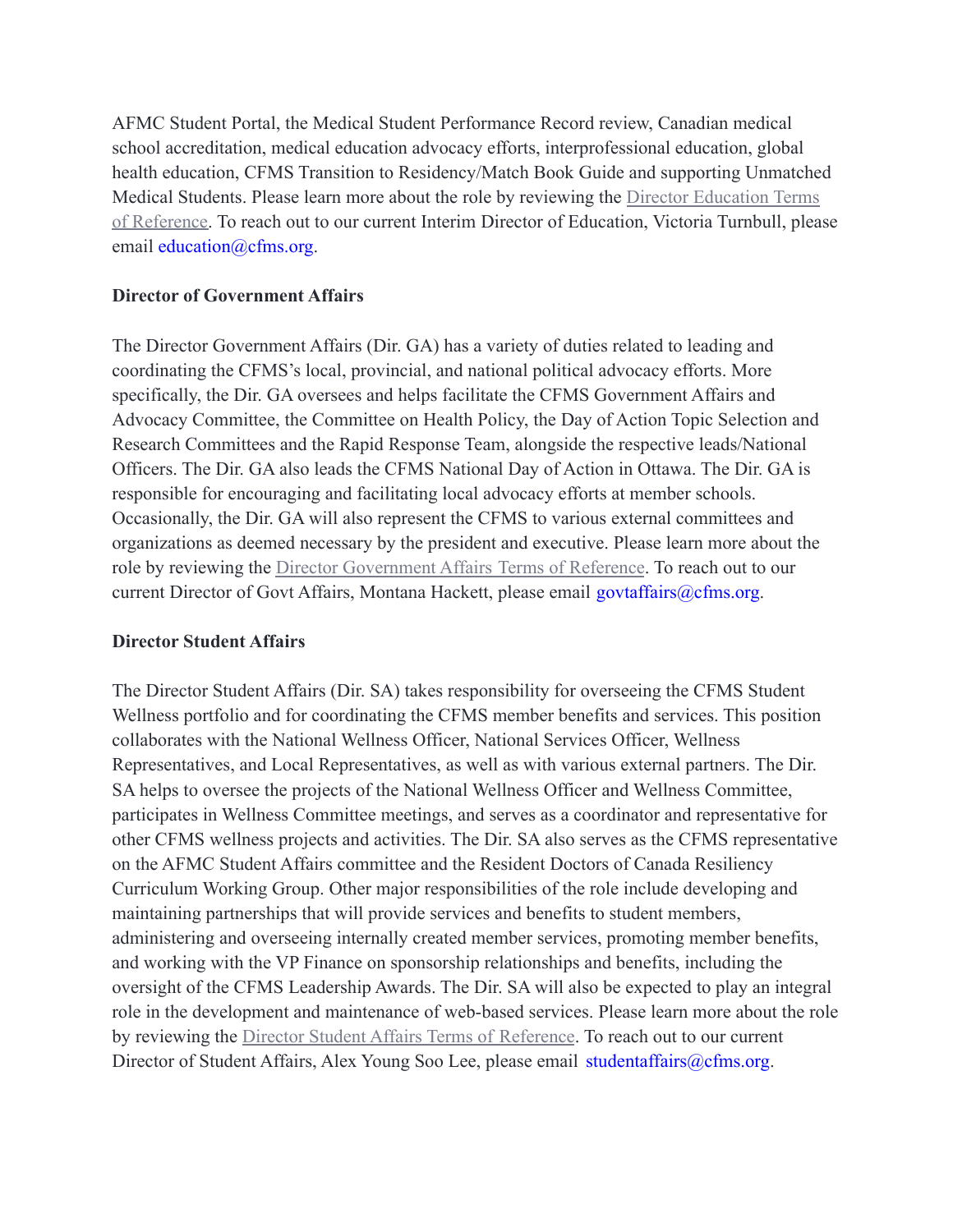#### **Director of Global Health**

The Director Global Health (Dir. GH) is responsible for coordinating the CFMS Global Health Program. The Dir. GH takes the lead in forming and maintaining dynamic partnerships with Canadian and international organizations with respect to global health, international development, and public health. The Dir. GH works in partnership with the international program of the FMÉQ (IFMSA-Quebec) to implement programs that intersect the mandate of the CFMS Global Health Program and the strategic direction and initiatives of the International Federation of Medical Students (IFMSA). The Dir. GH serves as the President of the Canadian delegation to the IFMSA, and may attend the IFMSA Regional Meeting in January and AGM in March (locations TBD). The Dir. GH directly oversees seven National Officers, with portfolios as diverse as indigenous health, reproductive health, partnerships, human rights and peace, exchanges and global health education. Please learn more about the role by reviewing the [Director Global Health Terms of Reference](https://drive.google.com/file/d/19KAC_GH1npZ_keXgLolMtxK3jh0n_cx0/view?usp=sharing). To reach out to our current Director of Global Health, Lunan Zhao, please email globalhealth@cfms.org.

#### **Director of Indigenous Health**

The Director of Indigenous Health is responsible for coordinating and supporting the integration of Indigenous Health projects within the CFMS and chairing our national Indigenous Health Committee. They will be empowered to highlight and address issues within our system and partnering organizations to ensure that we are aligned. The DOIH will work collaboratively with the Portfolio Directors and other CFMS Board Executives to ensure the inequities that exist in the health status of Indigenous people and how the history of colonialism in Canada has continued to contribute to these inequities are challenged with the full support of the team. The DOIH will represent the CFMS in spaces such as the AFMC Indigenous Health Committee and work with partners such as the National Consortium on Indigenous Medical Education. They will be supporting projects at the local level via Local Officers of Indigenous Health (LOIHs). They will be supported in hosting an annual Indigenous Health Portfolio meeting to create space for dialogue and learning on ways we can continue to support our Indigenous learners and allies. As this is a new role we are excited to support the direction of this role as it grows and shapes. Please learn more about the role by reviewing the [Director of Indigenous Health Terms of](https://docs.google.com/document/d/1B5KXXx3l_7iOiq7I96twNwQbBJyAMfPROAEc3Lp4Av4/edit?usp=sharing) [Reference.](https://docs.google.com/document/d/1B5KXXx3l_7iOiq7I96twNwQbBJyAMfPROAEc3Lp4Av4/edit?usp=sharing) To inquire about this new position, please reach out to CFMS President Santanna Hernandez at [president@cfms.org.](mailto:president@cfms.org)

#### **Regional Directors**

Six positions are currently held for regional representation to the CFMS Board of Directors. Regional Directors are voting members of the Board and ensure that the Board is updated on developments at all of the member schools. Regional Directors serve as liaisons between the